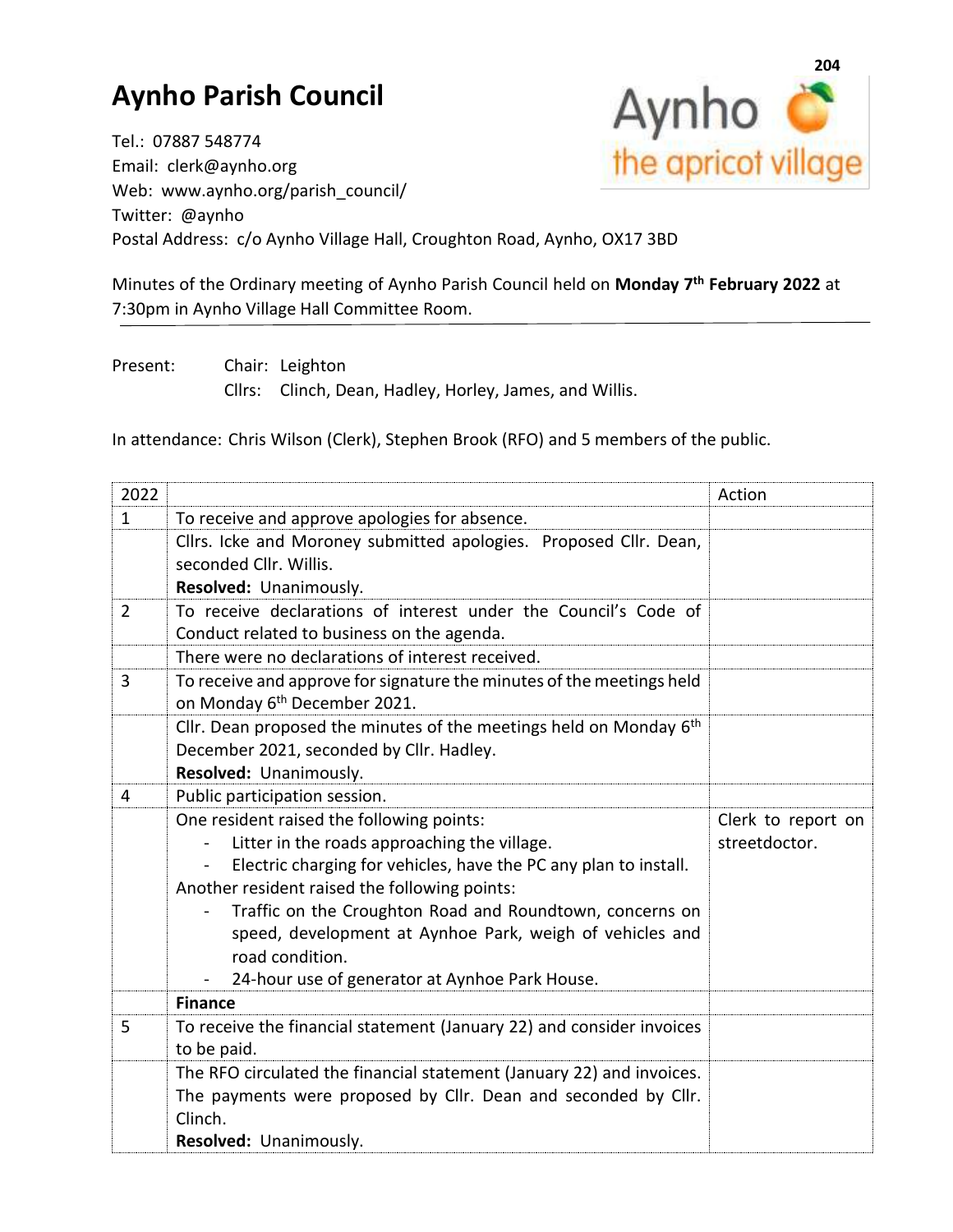| 6              | To receive the financial statement (February 22) and consider invoices<br>to be paid.             |                  |
|----------------|---------------------------------------------------------------------------------------------------|------------------|
|                | The RFO circulated the financial statement (February 22) and invoices.                            |                  |
|                | The payments were proposed by Cllr. Horley and seconded by Cllr.                                  |                  |
|                | Hadley.                                                                                           |                  |
|                | Resolved: Unanimously.                                                                            |                  |
| $\overline{7}$ | To confirm request for precept of £27,765 with West Northants                                     |                  |
|                | Council (WNC).                                                                                    |                  |
|                | The Chair confirmed submission of the precept of £27,765 with WNC.                                |                  |
| 8              | To confirm invoicing WNC for £675.72, Grass Cutting Grant season<br>2021.                         |                  |
|                | The Clerk confirmed invoicing WNC for £675.72, Grass Cutting Grant                                |                  |
|                | season 2021.                                                                                      |                  |
| 9              | To regularise the payment of salaries for RFO and Clerk to a fixed<br>amount and date each month. |                  |
|                | The RFO reported that using 'Sage' and making standard payments for                               |                  |
|                | standard hours per month simplified the payroll. The proposal was                                 |                  |
|                | proposed by Cllr. Dean and seconded by Cllr. Hadley.                                              |                  |
|                | Resolved: Unanimously.                                                                            |                  |
| 10             | To confirm renewal of Dropbox for the Clerk (£95pa) and agree                                     |                  |
|                | payment from the Council payment card.                                                            |                  |
|                | The Clerk reported the payment came from their account and claimed                                | Clerk to set up. |
|                | as expenses, payment from the Council payment card was proposed                                   |                  |
|                | by Cllr. Clinch and seconded by Cllr. Horley.                                                     |                  |
| 11             | To confirm scrutiny of invoices, bank statements and internal financial                           |                  |
|                | controls for October, November and December 2021.                                                 |                  |
|                | Cllr. James confirmed they had scrutinised the invoices, bank                                     |                  |
|                | statements and internal financial controls for October, November and<br>December 2021.            |                  |
| 12             | To consider and approve grants/donations.                                                         |                  |
|                | The Council discussed and agreed the following donations to be                                    | March 22 agenda. |
|                | approved in March 2022.                                                                           |                  |
|                | £400 - Aynho Parochial Council (newsletter and burial ground).                                    |                  |
|                | £200 - Thames Air Ambulance.                                                                      |                  |
|                | £200 - Road safety charity (specific charity to be confirmed).                                    |                  |
|                | <b>Planning</b>                                                                                   |                  |
| 13             | WNS/2022/0015/FUL: 1 The Square, Aynho OX17 3BL                                                   |                  |
|                | Ground floor rear extension and internal alterations, new roof lights,                            |                  |
|                | porch and loft conversion.                                                                        |                  |
|                | The Council discussed and agreed the following response.                                          | Clerk to reply.  |
|                | 'No Comment other than the PC would prefer velux windows to be at                                 |                  |
|                | the rear of the property.'                                                                        |                  |
|                |                                                                                                   |                  |
|                |                                                                                                   |                  |
|                |                                                                                                   |                  |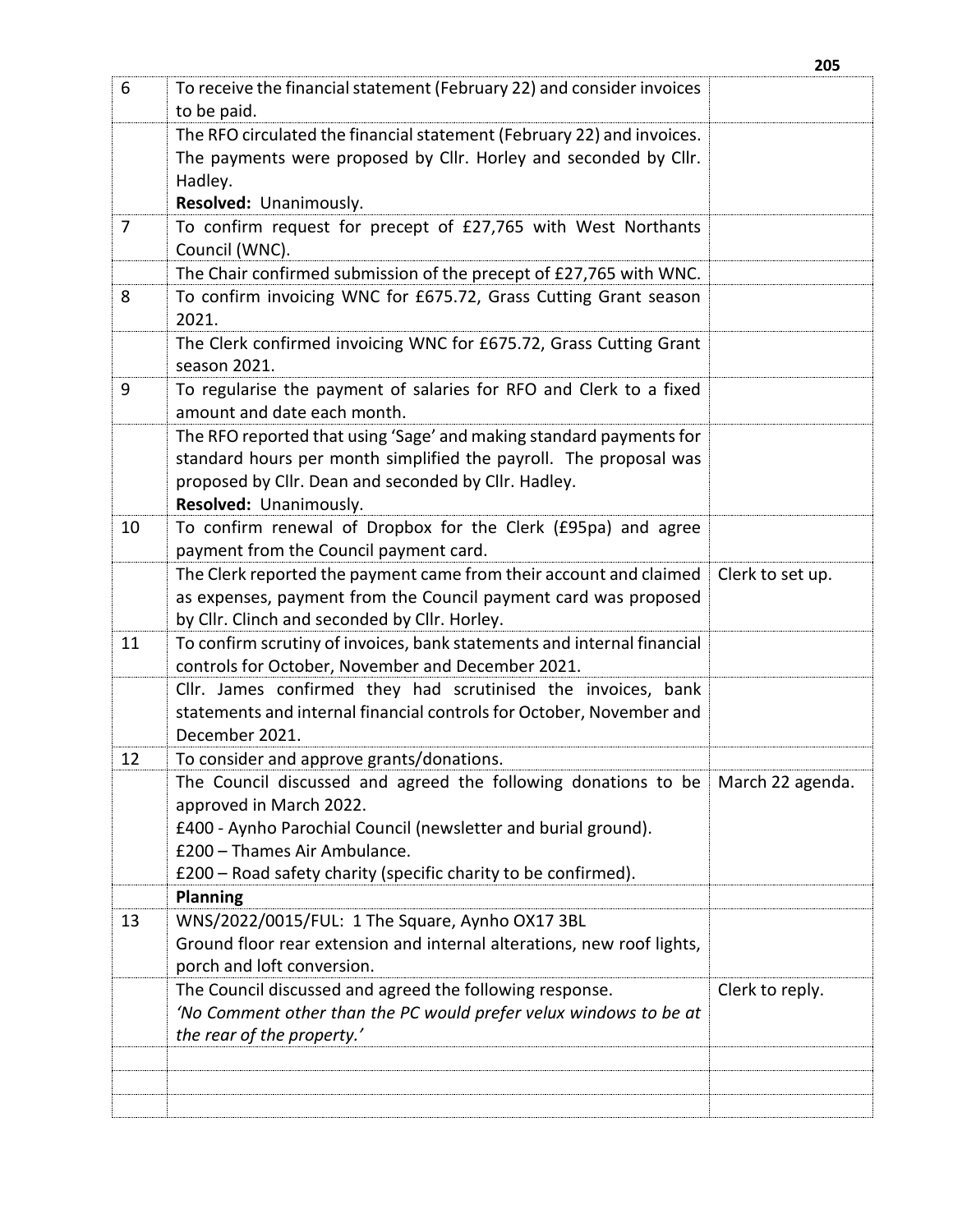|    |                                                                                                                                            | 206                                     |
|----|--------------------------------------------------------------------------------------------------------------------------------------------|-----------------------------------------|
| 14 | WNS/2021/2191/FUL: Aynhoe Park House, Aynho Park, Aynho OX17                                                                               |                                         |
|    | 3BQ                                                                                                                                        |                                         |
|    | Minor external and internal works to remove existing fixtures, fittings<br>and fabric.                                                     |                                         |
|    | The Council discussed and agreed the following response.                                                                                   | Clerk to reply.                         |
|    | 'No Comment.'                                                                                                                              |                                         |
|    | The Council discussed the proposed warehouse development near                                                                              | Cllr. Horley to draft                   |
|    | Baynards Green/M40 Junc 10 and the potential increase in traffic on<br>the B4100 through Aynho. The Council agreed to submit an objection. | objection letter.<br>Mailchimp email to |
|    |                                                                                                                                            | village.                                |
|    | <b>Maintenance</b>                                                                                                                         |                                         |
| 15 | To consider and accept the grass cutting of verges on behalf of West                                                                       |                                         |
|    | Northamptonshire Council.                                                                                                                  |                                         |
|    | The Council discussed and it was proposed by Cllr. Willis, seconded by                                                                     | Clerk<br>submit<br>to                   |
|    | Cllr. James to accept the grass cutting of verges on behalf of WNC.<br>Resolved: Unanimously.                                              | letter<br>οf                            |
| 16 | To discuss received tenders for grass cutting and approve contractor                                                                       | acceptance.                             |
|    | for 2022-2024.                                                                                                                             |                                         |
|    | The Council discussed three tenders; one was discounted on the basis                                                                       | collect<br><b>Clerk</b><br>to           |
|    | of being the highest cost. It was agreed to contact the contractors to                                                                     | references.                             |
|    | clarify points in the tenders and also to collect references.                                                                              | Chair & Cllr. Willis                    |
|    |                                                                                                                                            | approach<br>to                          |
|    |                                                                                                                                            | contractors.                            |
| 17 | To discuss the draft annual village maintenance schedule and<br>workflow.                                                                  |                                         |
|    | The Chair and Cllr. Willis confirmed a schedule of works had been                                                                          |                                         |
|    | constructed and been forwarded to Peter Tustain.                                                                                           |                                         |
| 18 | To discuss the spring 'Keep Aynho Beautiful' and set a date.                                                                               |                                         |
|    | The Council discussed and agreed to set a date for 'Keep Aynho                                                                             |                                         |
|    | Beautiful' as Saturday 2 <sup>nd</sup> April in the morning.                                                                               |                                         |
|    | <b>Health, Wellbeing and Community Matters</b>                                                                                             |                                         |
| 19 | To receive an update on Aynhoe Park and Restoration Hardware (RH).<br>The Chair confirmed communications with RH contact.                  |                                         |
| 20 | To discuss village celebrations for the Queen's Platinum Jubilee.                                                                          |                                         |
|    | The Council discussed and Mr Bellamy reported initial discussions for                                                                      |                                         |
|    | localised street parties and a planning meeting to be arranged for                                                                         |                                         |
|    | March.                                                                                                                                     |                                         |
|    | Recreational Matters - sportsfield, playground and Aynho Active                                                                            |                                         |
| 21 | To discuss and agree a vision statement for Aynho Active.                                                                                  |                                         |
|    | The Chair confirmed this was now part-completed and would update                                                                           | Update in March.                        |
|    | in March.                                                                                                                                  | Cllr. Hadley to list                    |
|    |                                                                                                                                            | maintenance                             |
| 22 |                                                                                                                                            | issues for March.                       |
|    | To note the number/s for the Park Club Draw.<br>The draw was delayed to March as Cllr. Moroney was not present.                            |                                         |
|    |                                                                                                                                            |                                         |
|    |                                                                                                                                            |                                         |